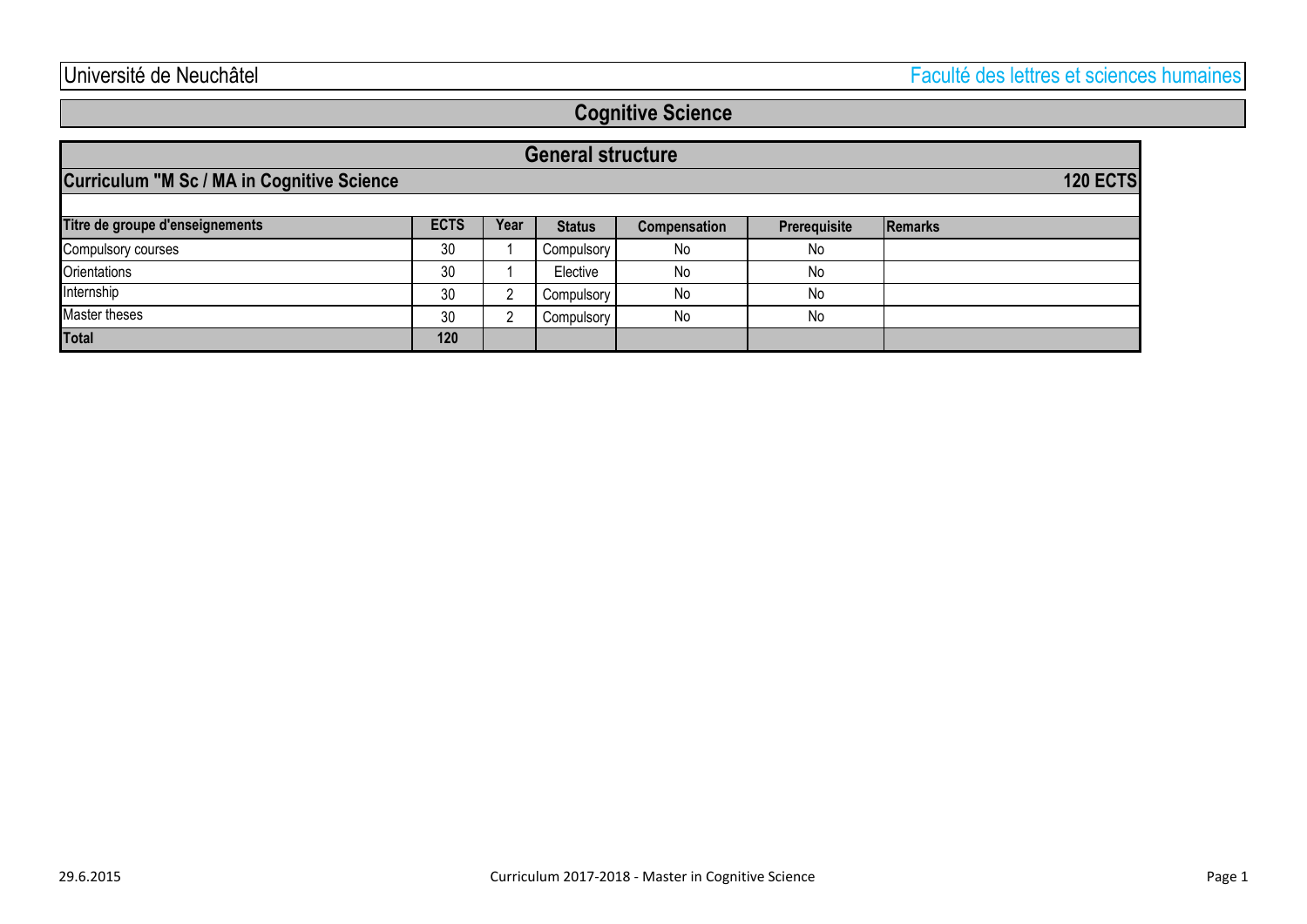**120 ECTS**

# **Cognitive Science**

### **Curriculum "M Sc / MA in Cognitive Science**

**15 Compulsory** 2 A 5 C Compulsory WE2H 2 | A | 5 | C | Compulsory CA graded 3 A 5 C Compulsory CA graded **15 Compulsory** 3 | A | 4 | C | Compulsory CA graded 4 A 6 C-W Compulsory CA graded 2 | A+S | 2 | S | Compulsory CA pass 3 A 3 C-W Compulsory CA graded **30 Compulsory** 2 S 5 C Elective CA graded 2 S S S S Elective CA graded 2 S 5 C Elective CA graded 2 S S S S Elective CA graded 3 S 5 C-S Elective CA graded 3 S 5 C Elective CA graded 2 S 5 C Elective CA graded 2 S 5 S Elective CA graded **60** Social cognition and development (course) Neurosciences / Brain and cognition **Orientations: Spécialisations Semester (A/S) 1rst year Education Type Status Evaluation mode Compulsory courses: Integration Prerequisite H/week** Human evolution Philosohy of mind **ECTS Compulsory courses: Propedeutics Teaching** Methods in cognitive science (practical, data management and statistics) Seminar series of invited speakers Linguistics and verbal communication (seminar, invited speakers and literature studies) Language, discourse and meaning (course) Comparative cognition (course and seminar) Behavioural Ecology (course, literature studies and invited speakers) Communication, representations and coordination (course) Social cognition and development (seminar) Integrative models Scientific writing for specific purposes **Total 1rst year** Communication, representations and coordination (seminar)